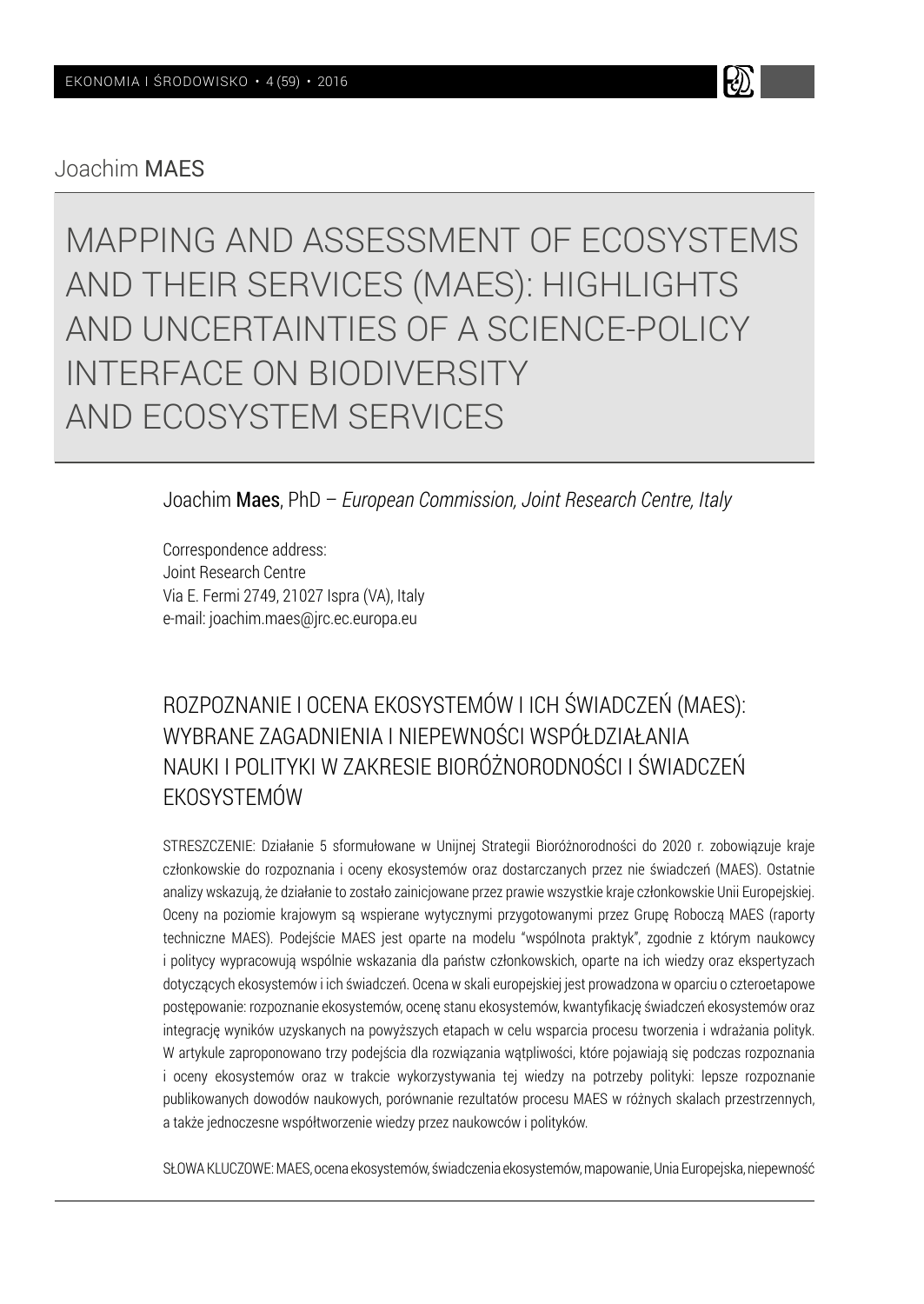## Introduction

Target 2 of the EU Biodiversity Strategy to 2020 aims to maintain and enhance ecosystem services by developing green infrastructure and by restoring 15% of Europe's degraded ecosystems by 2020. A similar target exists at global level. Aichi target 15 aims to enhance ecosystem resilience and the contribution of biodiversity to carbon stocks through conservation and restoration, including restoration of at least 15% of degraded ecosystems, thereby contributing to climate change mitigation and adaptation and to combating desertification.

To meet these targets, the European Commission and the EU Member States have made the commitment to develop a strategic framework to set priorities for the development of green infrastructure and for restoration activities at sub-national, national and EU level: which degraded ecosystems need to be restored in priority? Clearly, such planning needs to be well informed, which requires spatially explicit information on ecosystem condition and delivery of ecosystem services.

This knowledge base is currently developed under the MAES initiative on Mapping and Assessment of Ecosystems and their Services. MAES is the implementation of the first part of Action 5 of the EU Biodiversity Strategy which encourages the EU Member States, with the assistance of the Commission, to map and assess the state of ecosystems and their services in their national territory.

This paper presents a review of the work that has been developed so far under Action 5. It firstly describes the MAES approach to ecosystem assessment. Next the implementation of the MAES process is evaluated at national and EU levels. Finally the paper briefs on how scientific uncertainty and gaps between science and policy related to mapping and assessment can be addressed.

## The MAES approach

Ecosystem assessments form an essential knowledge base to provide information for decision making in policy and practise. In this context, an assessment refers to the analysis and review of information derived from research for the purpose of helping someone in a position of responsibility to evaluate possible actions or think about a problem. In Europe, several approaches for ecosystem assessment are used, which have been recently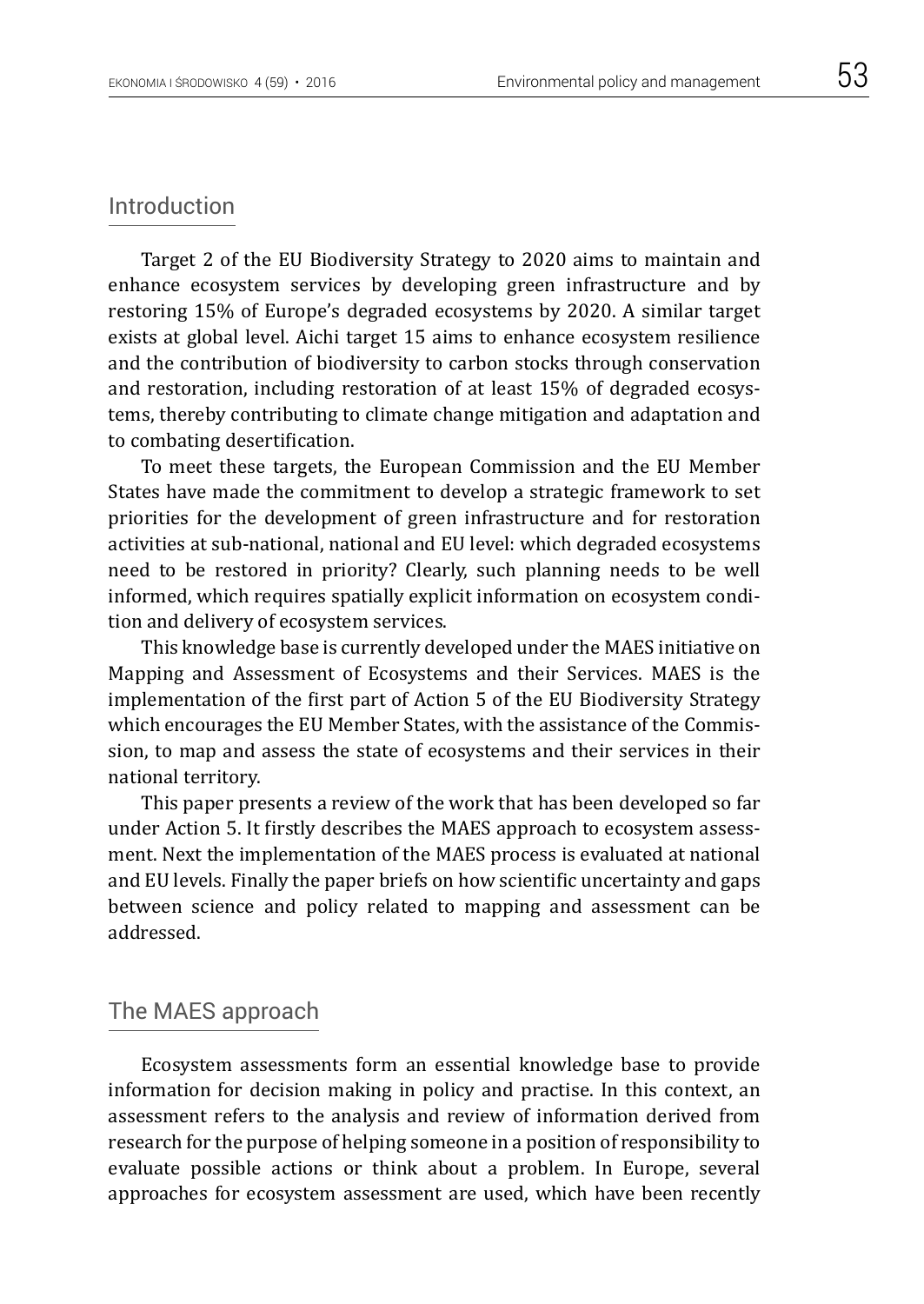reviewed<sup>1</sup>. The Millennium Ecosystem Assessment (MA)<sup>2</sup>, completed in 2005, spurred several national ecosystem assessments including assessments in Portugal, Spain and the United Kingdom. They are founded on the MA conceptual model which links biodiversity and ecosystems to human well-being (MA 2005). Other countries, including Germany<sup>3</sup>, The Netherlands and Finland, adopted the TEEB (The Economics of Ecosystems and Biodiversity) approach, which puts focus on making visible the values ecosystems and ecosystem services for the economy, often using case studies. The MAES approach, which is under development since 2012, differs from the MA and TEEB approaches in that, besides assessment, it also focuses on mapping. This focus originates from the conviction that spatially-explicit information is needed to guide decisions on restoration and the development of green infrastructure in urban and rural settings. Ecosystems are inherently spatial and so, too, is their condition and their capacity to deliver services.

The working group MAES is mandated to coordinate and oversee Action 5. The working group consists of different actors: staff members of different services of the European Commission and the European Environment Agency, official representatives of the member states with a mandate of the ministry which implements the biodiversity strategy, and independent scientific experts. The working group MAES carries out its activities as a community of practise with two main areas of attention: guidance to member states based on ecosystem pilots, and EU wide assessments of ecosystems and ecosystem services. Specific guidance for member states on how to map and assess ecosystems and their services is given in a series of MAES reports. A first report<sup>4</sup> proposes a conceptual framework linking biodiversity, ecosystem condition and ecosystem services to human well-being. Furthermore, it develops a typology for ecosystems in Europe and adopted the CICES classification as a typology for ecosystem services (Common International Classification for Ecosystem Services). The second MAES<sup>5</sup> report describes a common assessment framework for measuring ecosystem condition and ecosystem services for forests, cropland, grassland, wetlands, lakes and rivers, groundwater sys-

<sup>1</sup> M. Schröter et al., *National Ecosystem Assessments in Europe: A Review,* "BioScience" 2016 (in press).

<sup>2</sup> *Millennium Ecosystem Assessment, Ecosystems and Human Well-being: Biodiversity Synthesis*, Washington 2005.

<sup>3</sup> B. Hedden-Dunkhorst, L. Braat, H. Wittmer, *TEEB emerging at the country level: Challenges and opportunities*, "Ecosystem Services" 2015 no. 14(37).

<sup>4</sup> J. Maes et al., *Mapping and Assessment of Ecosystems and their Services. An analytical framework for ecosystem assessments under action 5 of the EU biodiversity strategy to 2020*, Publications office of the European Union, Luxembourg 2013.

<sup>5</sup> J. Maes et al., *Mapping and Assessment of Ecosystems and their Services: Indicators for ecosystem assessments under Action 5 of the EU Biodiversity Strategy to 2020*, Publications office of the European Union, Luxembourg 2014.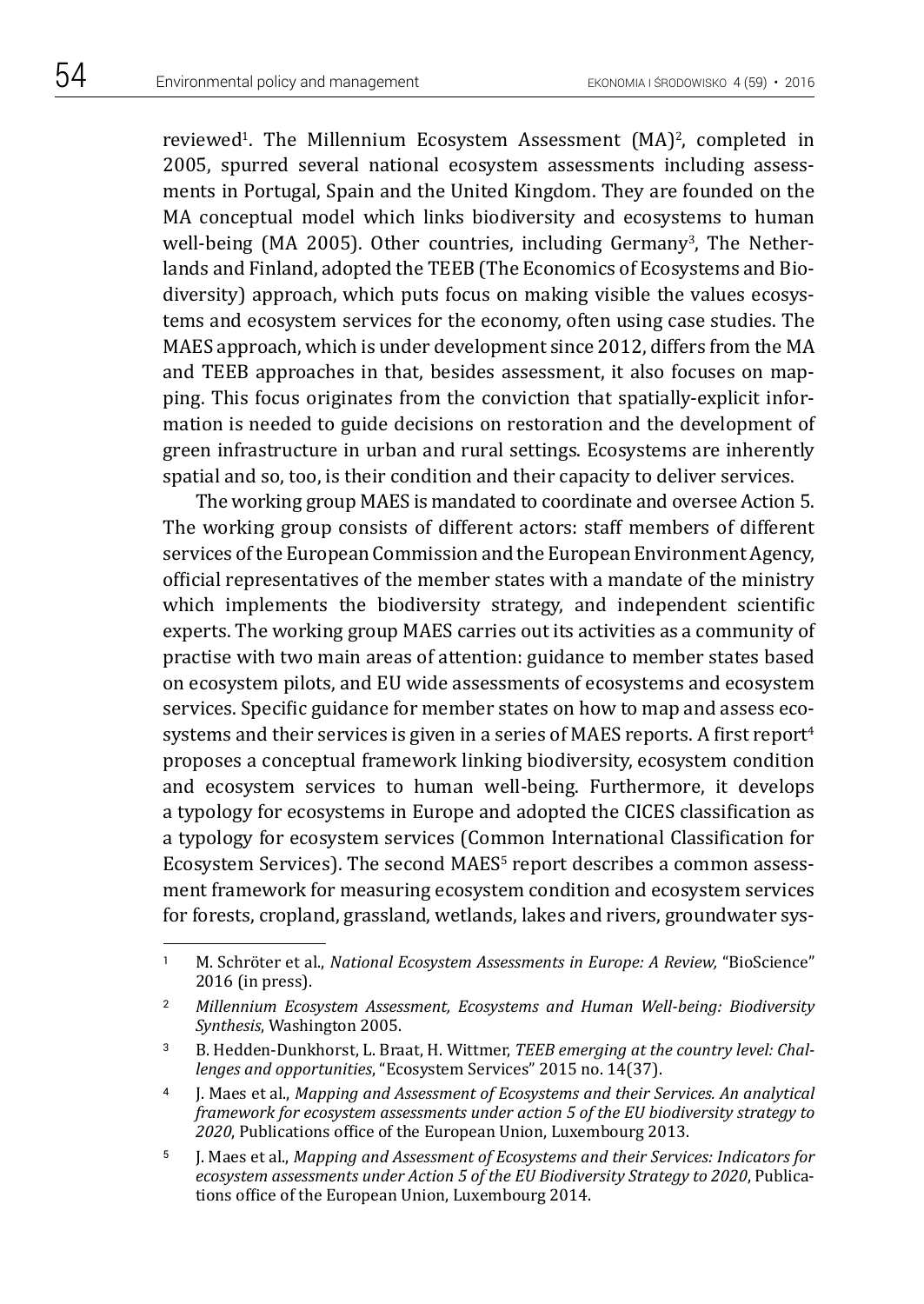tems and four marine ecosystem types. The third report<sup>6</sup> describes the state of the art in mapping and assessment of ecosystem condition at European scale while the fourth report<sup>7</sup> presents guidance for mapping and assessment of urban ecosystems.

The community-of-practise model which is adopted by the working group MAES ensures that the guidance is scientifically sound while at the same time relevant for policy and decision making. The different ecosystem pilots have been set up as working groups which include scientists and civil servants employed a public administration responsible for biodiversity. The MAES urban ecosystem pilot for instance formulated guidance on mapping assessment using the support of local planners and administrators from 10 European cities.

## Current implementation of MAES at EU and member state level

The EU biodiversity strategy was adopted on 3 May 2011 and subsequently endorsed by the Council of Ministers and the European Parliament. The working group MAES started its activities on 13 March 2012 with a first working group meeting. Four years later, substantial progress on mapping and assessment has been achieved. While much of the focus went to biophysical mapping and assessment of ecosystems and ecosystem services, current attention will increasingly shift to develop methods and indicators to quantify ecosystem condition and to assess the economic value of ecosystems in Action 5.

#### Progress made by the EU Member States

The progress made by the EU member states has been evaluated by the Esmeralda project, a coordination action funded under the Horizon 2020 programme with the specific aim to support the implementation of Action 5. Kopperoinen and co-workers $8$  have analysed the progress of each country based on country fact sheets which contain information on the policy process, the relevant actors and the executive agencies involved in Action 5, the problems encountered, the data needs, the research capacity, and the actual

<sup>6</sup> M. Erhard et al., *Mapping and Assessment of Ecosystems and their Services: Mapping and assessing the condition of Europe's ecosystems – Progress and challenges*, Publications office of the European Union, Luxembourg 2016.

<sup>7</sup> J. Maes et al., *Mapping and Assessment of Ecosystems and their Services: Urban ecosystems*, Publications office of the European Union, Luxembourg 2016.

<sup>8</sup> L. Kopperoinen et al., *Ecosystem service mapping and assessment gaps in EU member states and recommendations to overcome them. Deliverable 2.2*, EU Horizon 2020 ESMERALDA Project, Grant agreement No. 642007, 2016.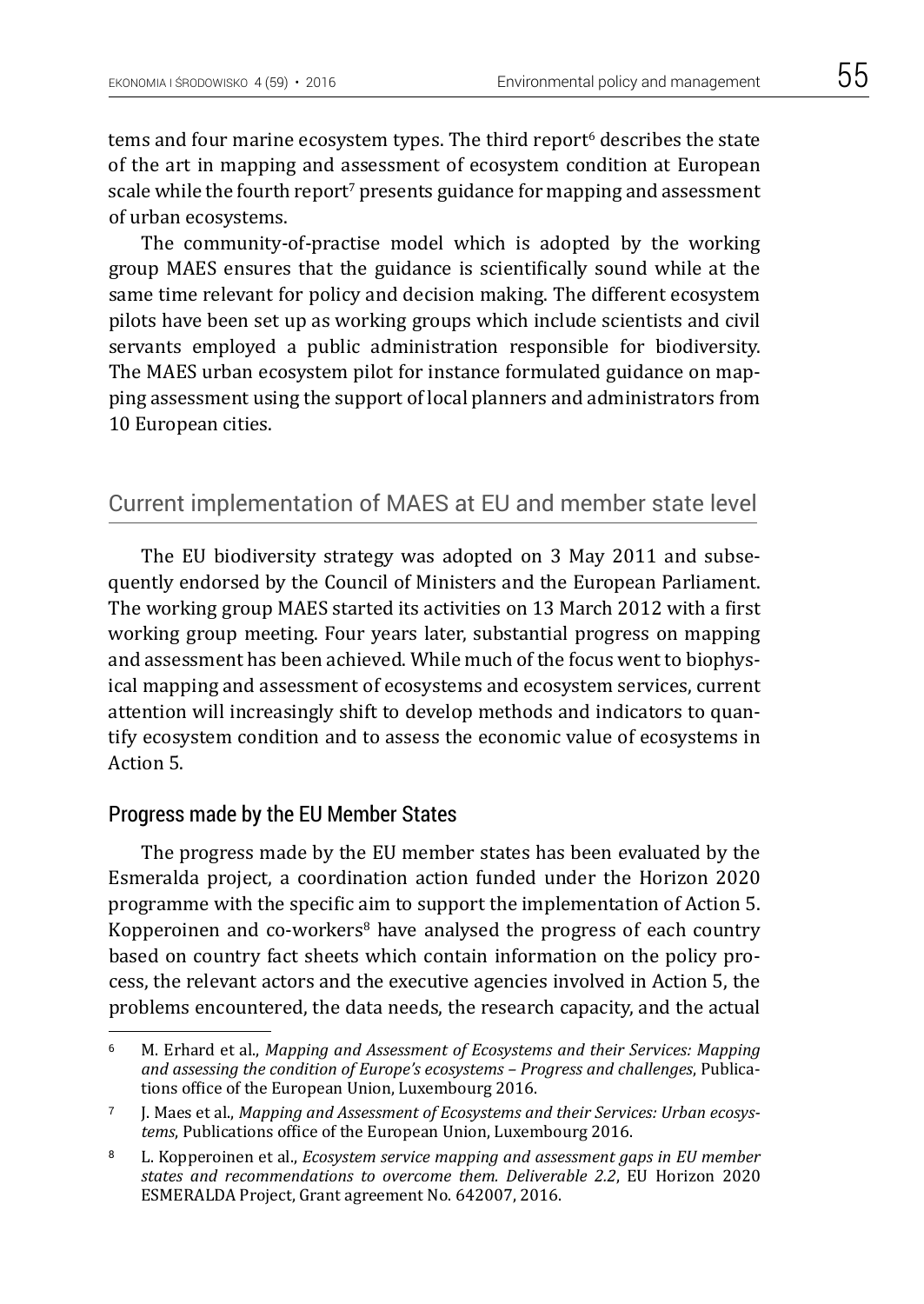results and outcomes. These fact sheets are made available on BISE, the biodiversity information system for Europe<sup>9</sup>.

Most EU member states are now actively involved in mapping and assessing the state of ecosystems and their services on their national territory. However, differences in policy response to the ambitions set forward in the Biodiversity Strategy, lack of sufficient resources and research capacity, different levels of stakeholder engagement and problems related to data availability have resulted in different implementation levels of Action 5 across the EU member states.



Country codes according to the international two digit codes. A separate assessment was made for two Belgian regions (BE-WAL stands for Wallonia, BE-FL for Flanders).

### Figure 1. Implementation of Action 5 of the EU Biodiversity Strategy to 2020 in the EU Member States. Assessment from the Esmeralda project

Source: L. Kopperoinen et al., *Ecosystem service mapping and assessment gaps in EU member states*  and recommendations to overcome them. Deliverable 2.2, EU Horizon 2020 ESMERALDA Project, Grant agreement No. 642007, 2016.

<sup>9</sup> www.biodiversity.europa.eu/maes [29–10–2016].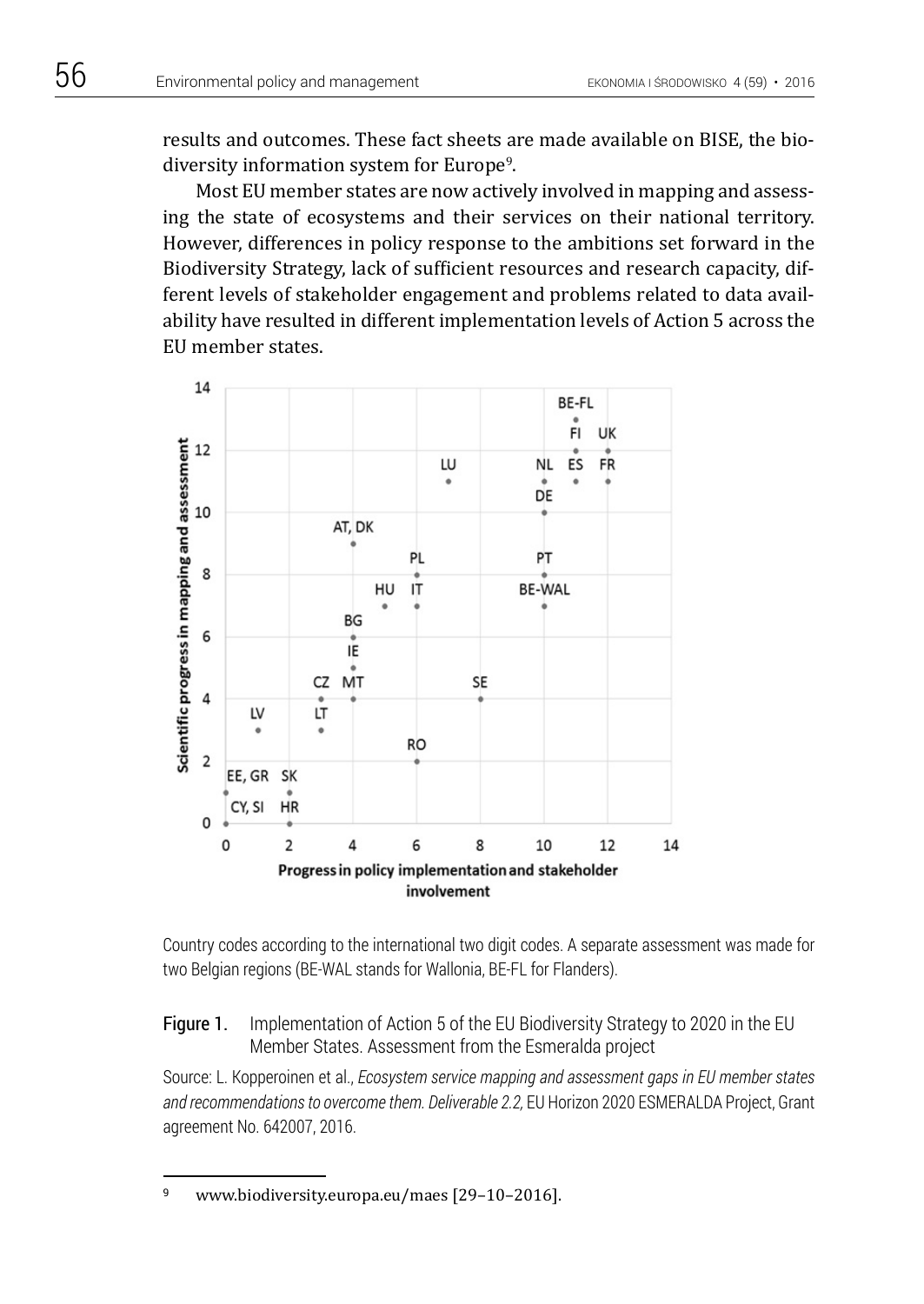Figure 1 shows the progress made by the different countries along two main working streams which are deemed necessary to successfully implement Action 5: progress made in policy activities and stakeholder consultation and progress made in the scientific activities (mapping and assessment). Each axis measures progress by summing the number of positive answers (yes) to a set of questions (see also Annex 1 in Kopperoinen et al.). The maximum score on the policy and stakeholder axis of figure 1 is 12; the maximum score on the research axis of figure 1 is 15. The analysis is based on data collected before December 2015. Consider for instance the position of Poland (PL) on the biplot. Questions for Poland about the policy implementation and stakeholder involvement of the MAES initiative resulted six times in a positive answer (yes) and six times in a negative or unknown answer. As for research (status of mapping and assessment) Poland received eight positive answers (see also Annex 2 in Kopperoinen et al.). This puts Poland exactly in the middle of the implementation process.

Two main findings emerge when inspecting figure 1. First, there is a high variability in progress made across the EU and second, progress in policy and stakeholder involvement is positively correlated to scientific progress.

Countries in the upper right corner have implemented MAES or have made substantial progress over the last two years. These include for instance the UK, Spain and Portugal which already carried out a national MA type ecosystem assessment. Countries in the lower left corner including the Baltic countries and several Balkan countries have yet to implement MAES. Often a lack of sufficient resources is at the basis of slow implementation. Countries in the middle of the cloud such as Austria, Malta or Ireland are in the process of implementation and several of these countries have started MAEStype projects and assessments.

Figure 1 clearly shows that Action 5 has resulted in a functional sciencepolicy interface across the EU. Both processes, policy and research, go hand in hand and are probably reinforcing each other. There are no countries in the upper left corner or the lower right corner of the biplot which would suggest that either policy or research are disproportionally developed.

Figure 1 represents a snapshot of the situation how it is assessed at the end of 2015 but it is a useful baseline to measure progress of the MAES process in the next years.

#### Progress at EU level

Whereas Action 5 requires implementation at national level, progress has also been made at EU level where the work is mainly guided by the MAES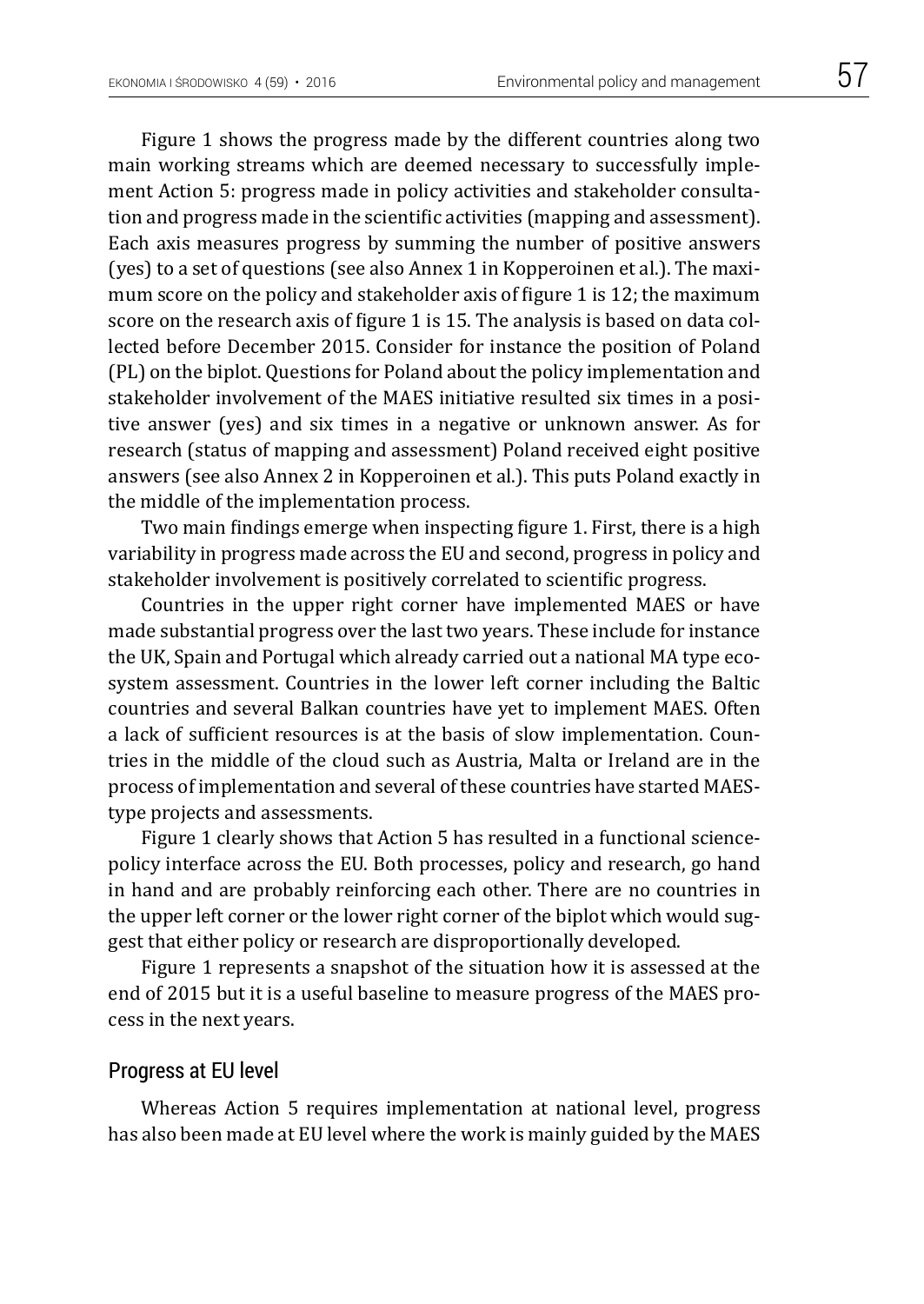common assessment framework (figure 2). The MAES conceptual model<sup>10</sup> builds on the premise that the delivery of certain ecosystem services upon which we rely for our socio-economic development and long-term human well-being is strongly dependent on both the spatial accessibility of ecosystems as well as on ecosystem condition. This working hypothesis has been translated into a working structure which follows a four step approach to pan-European ecosystem assessment:

- Mapping ecosystems;
- Assessment of ecosystem condition;
- Quantification of the services provided by the ecosystem;
- Compilation of these into an integrated ecosystem assessment (figure 2). The process of mapping and assessment of ecosystems and their services

starts with mapping ecosystems themselves. A full map of European ecosystems has now been completed by the European Environment Agency. The dataset combines the Corine based MAES ecosystem types (figure 2) with the EUNIS habitat classification $11$ .

The second step is to assess ecosystem condition, which is defined as the physical, chemical and biological condition of an ecosystem at a particular point in time which can also be referred to as its quality. Different EU environmental directives already require the collection of data which can be used to assess the condition of ecosystems. Under Article 17 of the Habitats Directive the conservation status of vulnerable habitats and species is assessed every six years (Art. 17 assessment, figure 2). The Water Framework Directive (WFD) and the Marine Strategy Framework Directive (MSFD) also foresee in regular EU wide assessments of ecological status and environmental status, respectively. These data are of prior importance to assess the condition of ecosystems under Action 5. In addition other data can be used to approximate ecosystem condition including drivers and pressures on ecosystems such as nitrogen loadings, habitat fragmentation or pollution. A recent assessment of the condition of the different MAES ecosystem types<sup>6</sup> reveals similarities and differences, but also strong linkages between many ecosystems. Most striking is the level of threat to European ecosystems: well over half of all the habitats and species covered by the Habitats Directive are assessed as being in 'unfavourable' condition and their status is generally declining or stable, with only a small proportion 'improving'.

<sup>10</sup> J. Maes et al., *An indicator framework for assessing ecosystem services in support of the EU Biodiversity Strategy to 2020*, "Ecosystem Services" 2016 no. 17, p. 14–23.

<sup>11</sup> www.eea.europa.eu [20–10–2016].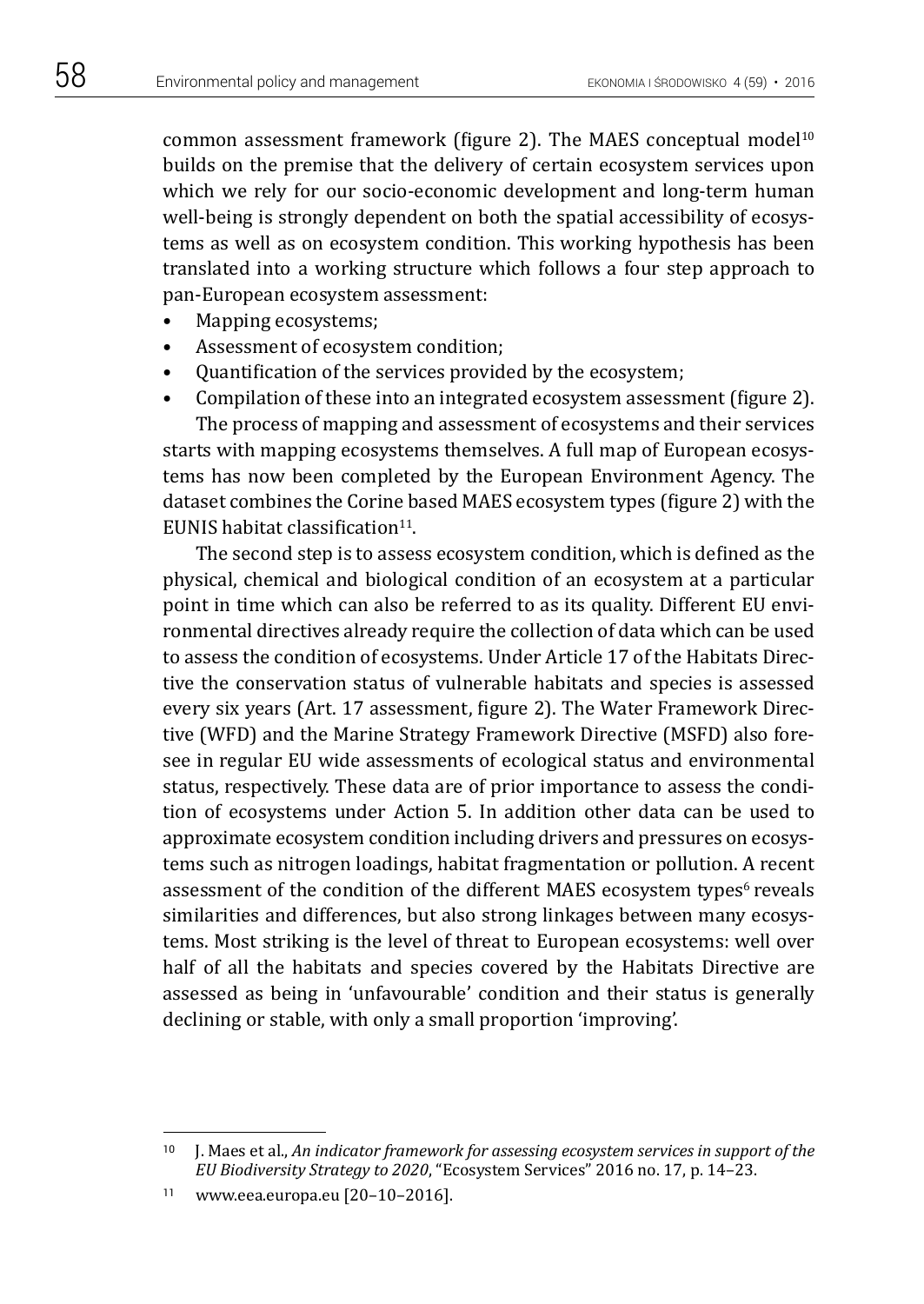| (1)<br>Map ecosystems                                                                                                                                                                                                                        |                                                                                                                                                                                   |                                                                                                                                                                                                                                                  |                                                                                                                        |
|----------------------------------------------------------------------------------------------------------------------------------------------------------------------------------------------------------------------------------------------|-----------------------------------------------------------------------------------------------------------------------------------------------------------------------------------|--------------------------------------------------------------------------------------------------------------------------------------------------------------------------------------------------------------------------------------------------|------------------------------------------------------------------------------------------------------------------------|
| Ecosystem types<br>Urban<br>Cropland<br>Grassland<br>Woodland and forest<br>Heathland and shrub<br>Sparsely vegetated land<br>Wetlands<br><b>Rivers and lakes</b><br>Marine inlets and transitional waters<br>Coastal<br>Shelf<br>Open ocean |                                                                                                                                                                                   | Data and models<br>Land use land cover data, e.g.<br>Corine Land Cover<br>Copernicus high resolution data<br>Elevation data<br>Seabed maps<br>National datasets<br>Models for spatially delineating<br>wetlands or natural, unmanaged<br>systems |                                                                                                                        |
| (2)<br>Assess the condition of ecosystems                                                                                                                                                                                                    |                                                                                                                                                                                   | (3)<br>Assess the ecosystem services<br>delivered by ecosystems                                                                                                                                                                                  |                                                                                                                        |
| <b>Indicators</b>                                                                                                                                                                                                                            | Data                                                                                                                                                                              | <b>Indicators</b>                                                                                                                                                                                                                                | Data and<br>models                                                                                                     |
| <b>Conservation status</b><br>of habitats and species<br><b>Ecological status</b><br>of water bodies<br>Environmental status<br>of seas<br>Ecosystem status and<br>biodiversity                                                              | Art.17 assessment<br>WFD assessment<br><b>MSFD</b> assessment<br>Data including air<br>pollutant concentration,<br>habitat connectivity, land<br>use change, soil<br>degradation, | Supply indicators:<br>Indicators of stock<br>and flow of<br>ecosystem<br>functions and<br>ecosystem services<br>Demand indicators:<br>Indicators for the<br>human demand for<br>ecosystem services                                               | <b>Different</b><br>sources of<br>environmental<br>data and<br>models<br>Different<br>socio-<br>economic<br>statistics |
|                                                                                                                                                                                                                                              |                                                                                                                                                                                   |                                                                                                                                                                                                                                                  |                                                                                                                        |
| (4)<br>Integrated ecosystem assessment:<br>How does condition relate to services provision?<br>How do the various ecosystem types interact to provide services?                                                                              |                                                                                                                                                                                   |                                                                                                                                                                                                                                                  |                                                                                                                        |

Figure 2. The MAES common assessment framework for mapping and assessment of ecosystems and their services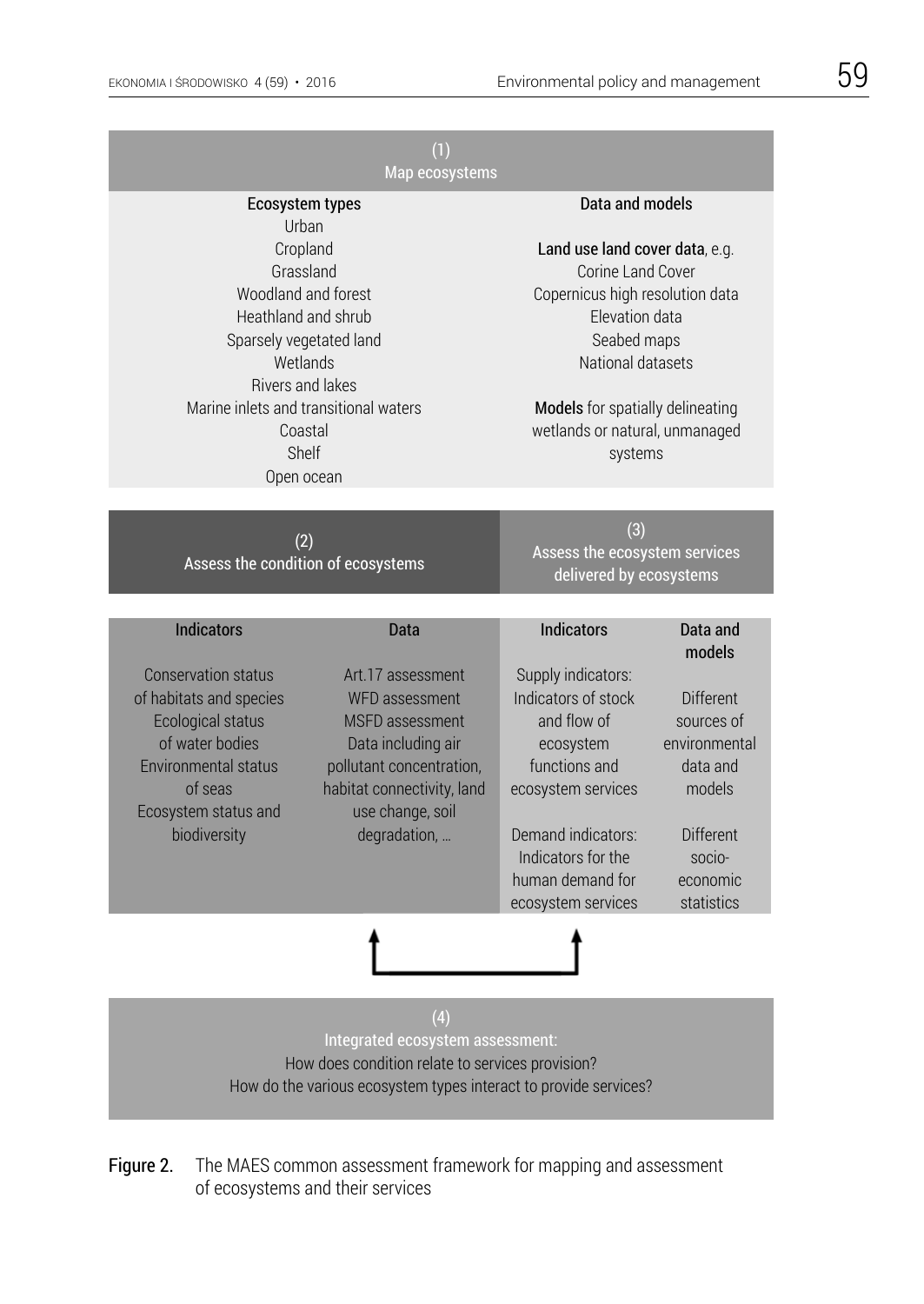The third step is to assess ecosystem services based on an assessment of supply and demand for ecosystem services (figure 2). Maes et al.<sup>12</sup> assessed the trends of ecosystem services at the European scale between 2000 and 2010 based on a set of 30 indicators. Most provisioning services showed increasing trends. More crops were produced on less arable land. Organic farming gained importance. More timber was removed from forests with increasing timber stocks. The increasing extent of forests resulted in positive influences on erosion control, carbon storage, water retention, air quality regulation and recreation. Indicators for these services remained stable or showed upward trends. More nature was protected in 2010 than in 2000 but in contrast, the trends of two ecosystem services indicators which are directly related to biodiversity, pollination and habitat quality, were worsening.

The fourth step is integrated assessment which is currently under development. The capacity of an ecosystem to deliver different ecosystem services is related to the condition of this ecosystem. In a "healthy state", an ecosystem may provide a sustained flow of a variety of services compared to an ecosystem, which is managed to provide only a maximum amount of one specific service, e.g. fish, crops or timber. As a result, the overall capacity of such a system to provide services will be higher. Ecosystems in a "healthy state" are considered resilient systems, which are able to recover after disturbance and they are generally characterized by higher species diversity and a balanced trophic community. Every ecosystem delivers multiple services. The mapping work is therefore not targeted to identify the maximum potential of one service but to understand the spatial delivery of multiple services by interconnected ecosystems.

## Addressing uncertainties of a science-policy interface

The conceptual model which was developed to support MAES-type ecosystem assessments links biodiversity and ecosystems to the socio-economic system via the flow of ecosystem services, and through the drivers of change that affect ecosystems either as consequence of using the services or as indirect impacts due to human activities in general. Uncertainty emerges at several points in the model. How certain are we that biodiversity underpins the delivery of ecosystem services as suggested by the MAES conceptual model? What is the uncertainty associated to mapping or quantifying ecosystem services? How to communicate scientific uncertainty when designing or imple-

<sup>&</sup>lt;sup>12</sup> J. Maes et al., *Mapping and Assessment of Ecosystems and their Services: Trends in ecosystems and ecosystem services in the European Union between 2000 and 2010*, Publications office of the European Union, Luxembourg 2015.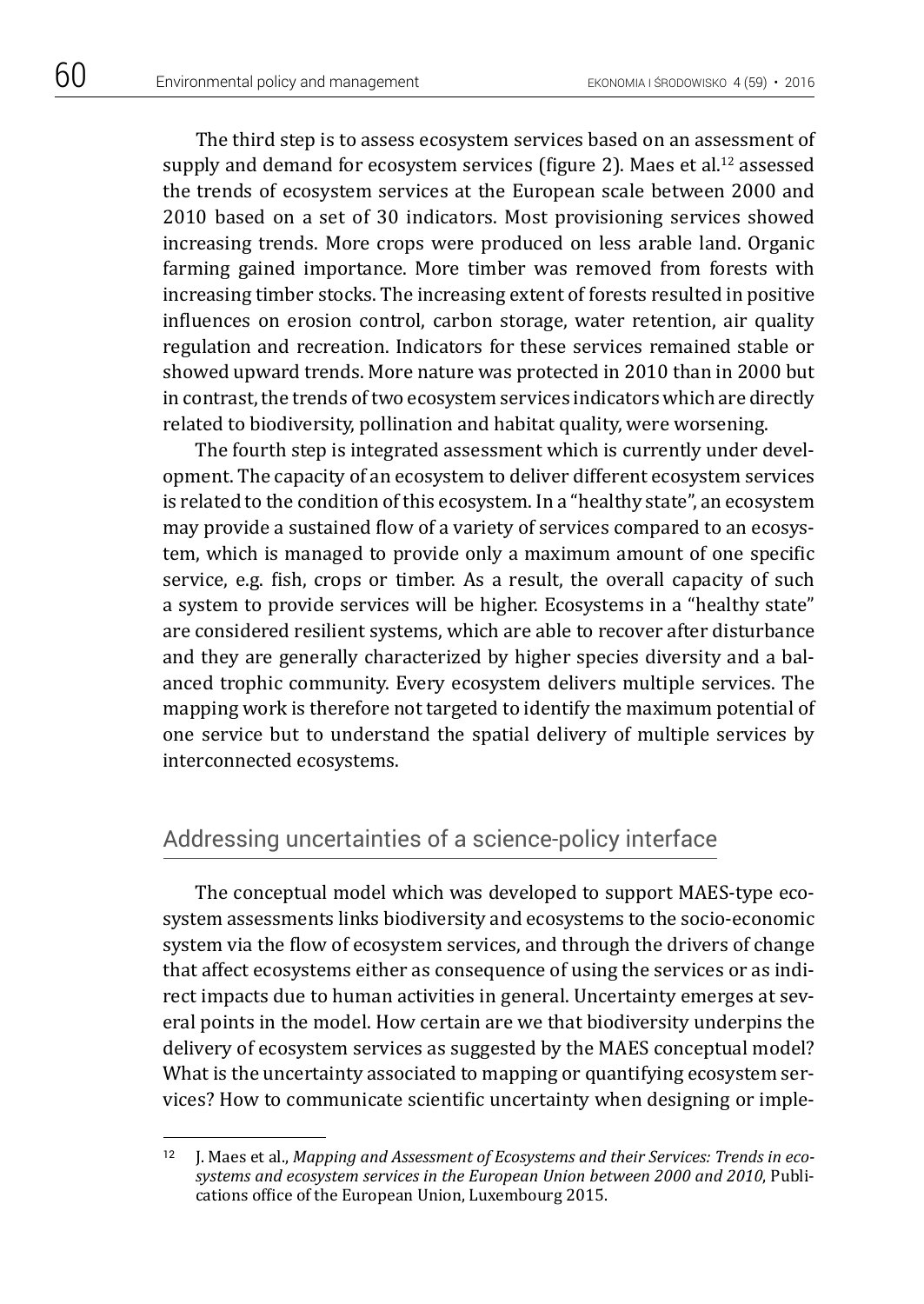menting biodiversity policy? It is essential to address these uncertainties and finding ways to reduce them if we want to mainstream biodiversity and ecosystem services into policy and decision making processes.

One obvious but often overlooked way of addressing uncertainty is to map the evidence13. The digital revolution has not only resulted in an increase of scientific articles and reports but has also increased the accessibility to scientific results. This has greatly improved the capacity to synthesise what is known, develop an evidence base and to map uncertainties, gaps and unknowns. Mapping the evidence is particularly useful in the debate on the nature of the relation between biodiversity and ecosystem services. Sound and correct evidence in support of this relation is crucial to the development of biodiversity policy and for the conservation and management of natural resources. An illustration of an evidence map on the linkages between biodiversity and ecosystem services is provided by Harrison et al.14 as part of the BESAFE project. These authors reviewed 530 studies and mapped the relation between biodiversity attributes and 11 ecosystem services. They found that most reported relationships between biodiversity attributes and ecosystem services were positive. The OpenNESS project, also funded under the 7th framework program for research and innovation of the European Commission, has further elaborated the analysis by Harrison et al (2016) including more studies and more ecosystem services<sup>15</sup>.

The MAES initiative has undoubtedly triggered many studies in Europe which map ecosystem services. However, the lack of data for many ecosystem services and the consequent reliance on models to approximate them may result in considerable error. Seppelt et al.<sup>16</sup> reviewed 153 studies of ecosystem services and found that less than 40% of the studies derived their results on primary data from observations or measurements whereas about twothirds based their results on mainly unvalidated, secondary data. They concluded that less than one-third of all studies provided a sound basis for their conclusions. Clearly, more efforts are needed to collect primary data of ecosystem service flows, to validate model-based proxies for ecosystem services and to compare outcomes among different models within and across geographic scales. Examples of such comparison are already available. Schulp et

<sup>13</sup> M.C. McKinnon et al., *Sustainability: Map the evidence*, "Nature" 2015 vol. 528, no. 7581.

<sup>14</sup> P.A. Harrison et al., *Linkages between biodiversity attributes and ecosystem services: A systematic review,* "Ecosystem Services" 2014 no. 9, p. 191–203.

<sup>15</sup> M. Pérez Soba et al., *Database and operational classification system of ecosystem service – natural capital relationships*, European Commission FP7, 2015.

<sup>16</sup> R. Seppelt et al., *A quantitative review of ecosystem service studies: Approaches, shortcomings and the road ahead*, "Journal of Applied Ecology" 2011 no. 48, p. 630–636.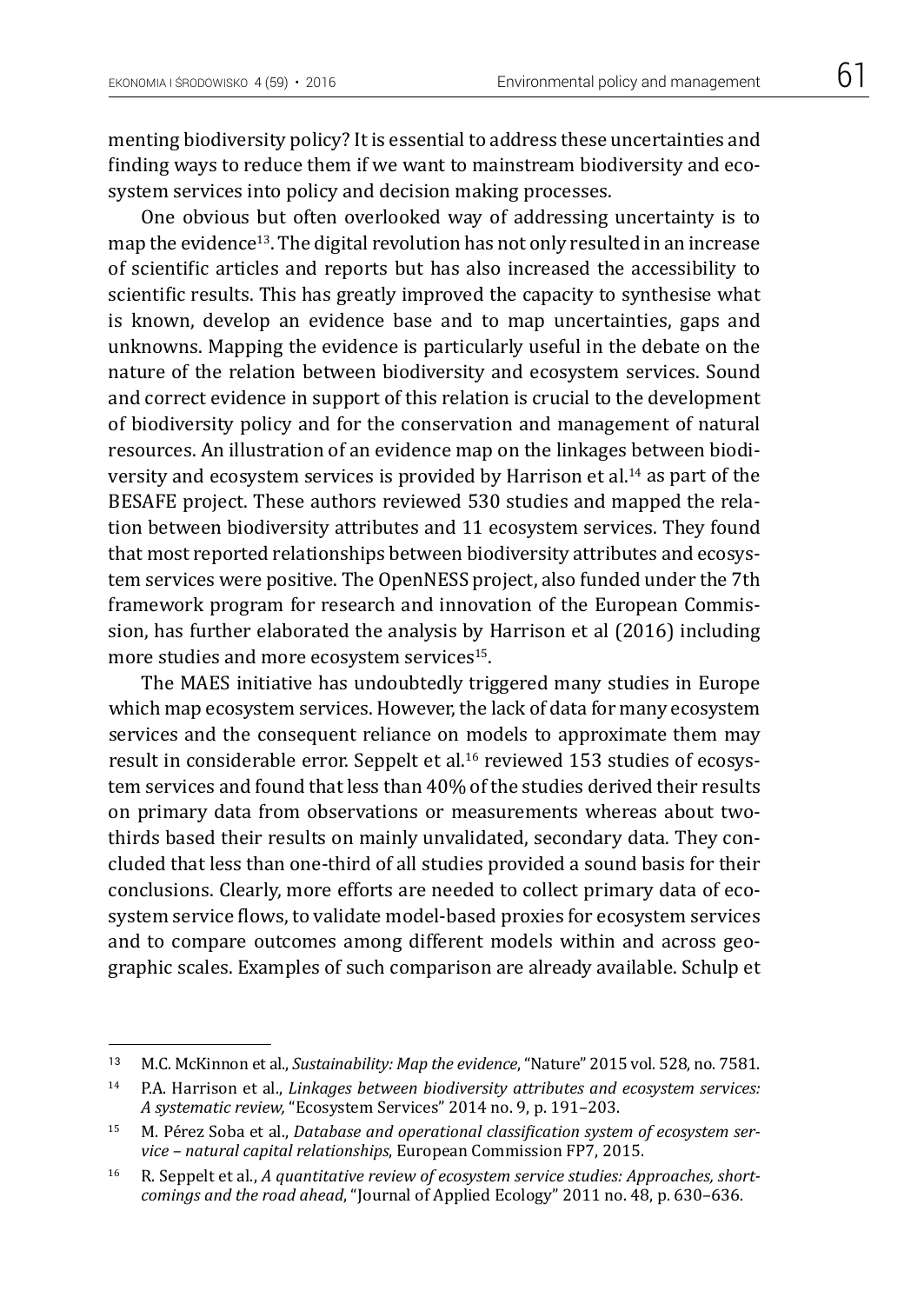al.17 compared four different approaches to map the same ecosystem services at European scale. Differences among the maps were caused by differences in indicator definition, level of process understanding, mapping aim, data sources and methodology. Yet, comparing the maps revealed that they broadly agree (between 50% and 80% agreement) on the location of hotspots and coldspots for ecosystem services in Europe. Dick et al.<sup>18</sup> downscaled a set of ecosystem service maps developed at the European scale to quantify ecosystem service delivery of 11 long-term ecological monitoring sites and compared the results with locally collected data and measurements of ecosystem services. Then they used multivariate and regression statistics to compare the results of the two separate methods. The data collected at EU level captured between 20% and 40% of the variance present in the locally collected data. So despite differences emerging across methods and scales, these sorts of collaborative mapping have provided encouraging results and can contribute to delivering a coherent message on the condition of ecosystems and the services and benefits they provide to society.

Even if scientific uncertainty is reduced, there remains a science-policy gap on how citizens, policy makers or practitioners can use new information of ecosystem condition and services which is collected in the MAES process. Science typically produces cognitive dissonance, uncomfortable levels of uncertainty, and resistance in policy and practise<sup>19</sup>. Knowledge co-production is potentially a powerful approach to increase the acceptance of new data and information and thus to increase its potential use in policy-making processes. In the framework of the MAES initiative the European Commission has organised several so-called hands-on mapping workshops20. The Member states were invited to these workshops in order to engage in a joint mapping effort. Every member states was asked to send a mixed team consisting of the mandated MAES representative (or someone from the ministry or an agency involved in the national implementation of Action 5), a scientist working on the biodiversity and ecosystem services science-policy interface and a specialist in digital mapping and geographical information systems. Based on policy questions, these teams started mapping ecosystem services such as timber, pollination, carbon sequestration and recreation using a vari-

<sup>17</sup> C.J.E. Schulp et al., *Uncertainties in ecosystem service maps: A comparison on the European scale*, "PLOS ONE" 2014 nr 9.

<sup>18</sup> J. Dick et al., *Cross-scale analysis of ecosystem services identified and assessed at local and European level*, "Ecological Indicators" 2014 no. 38, p. 20–30.

<sup>19</sup> G.A. Bradshaw, J.G. Borchers, *Uncertainty as information: narrowing the science-policy gap*, "Conservation Ecology" 2000 no. 4(7).

<sup>20</sup> M. Pérez-Soba et al., *Training member states on ecosystem services mapping through hands on workshops*, Final report to DG Environment, Alterra Wageningen University and Research centre and ETEH Zurich 2015.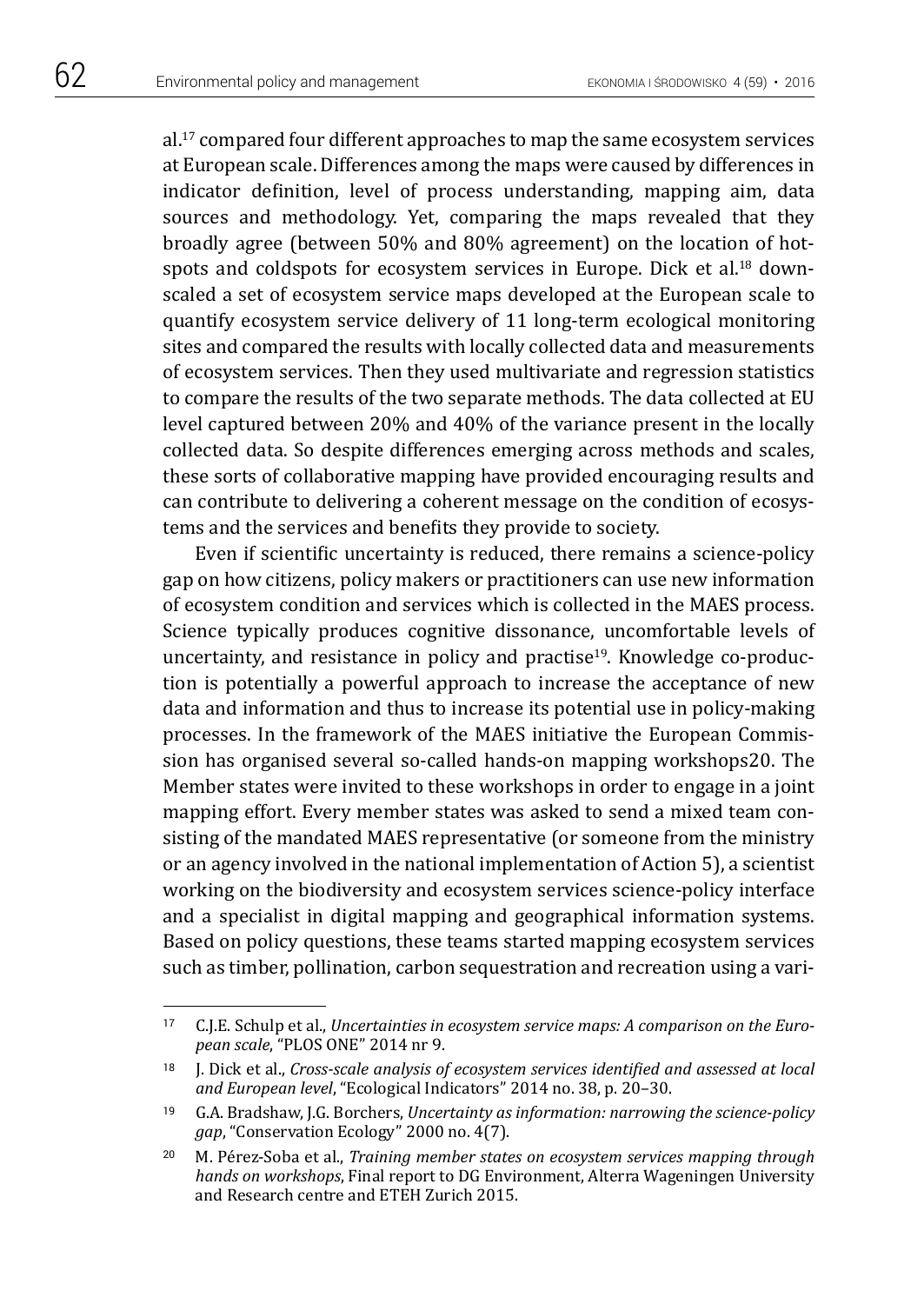ety of tools and methods while going through a process of several iterations to improve the maps and to reduce their uncertainty. In the context of MAES it is expected that knowledge co-production (i.e. the joint mapping of ecosystem condition and ecosystem services) enhances uptake of the scientific outcomes in policy.

## **Conclusions**

Halfway through the MAES initiative on Mapping and Assessment of Ecosystems and their Services to ecosystem assessment delivered varying outcomes ranging from almost full implementation by some countries to a relatively poor uptake by others. At EU level substantial efforts have been made to map ecosystems, to assess their condition and to quantify the provision of ecosystem services but an integrated approach which links good ecosystem condition to the delivery of multiple services is still lacking. Such information and related case studies are essential to support the future development and implementation of policies such as agriculture, fisheries, climate change, and disaster risk reduction and management. The next steps will increasingly focus on the integrated valuation of ecosystem services and the translation of the knowledge base on ecosystem condition and services to reporting and accounting systems.

The successful experiments of knowledge co-production using training and mapping workshops where policy-makers and scientists work hand in hand to deliver useful products based on reliable data and scientific expertise may also serve as an example for the IPBES (Intergovernmental Science-Policy Platform on Biodiversity and Ecosystem Services) regional assessments. The European and Central Asian assessment of biodiversity and ecosystem services will be delivered in 2018. MAES can provide a crucial source of data and information for this assessment but also provide inspirational examples of how to set-up a science-policy interface at continental scale.

## Acknowledgements

The research presented in this paper is funded by the EU Horizon 2020 ESMERALDA Project under Grant agreement No. 642007.

This article was written by Joachim Maes, Joint Research Centre, European Commission © European Union, [2016]. The views expressed in this article are those of the Author and do not necessarily reflect the official position of the European Commission.